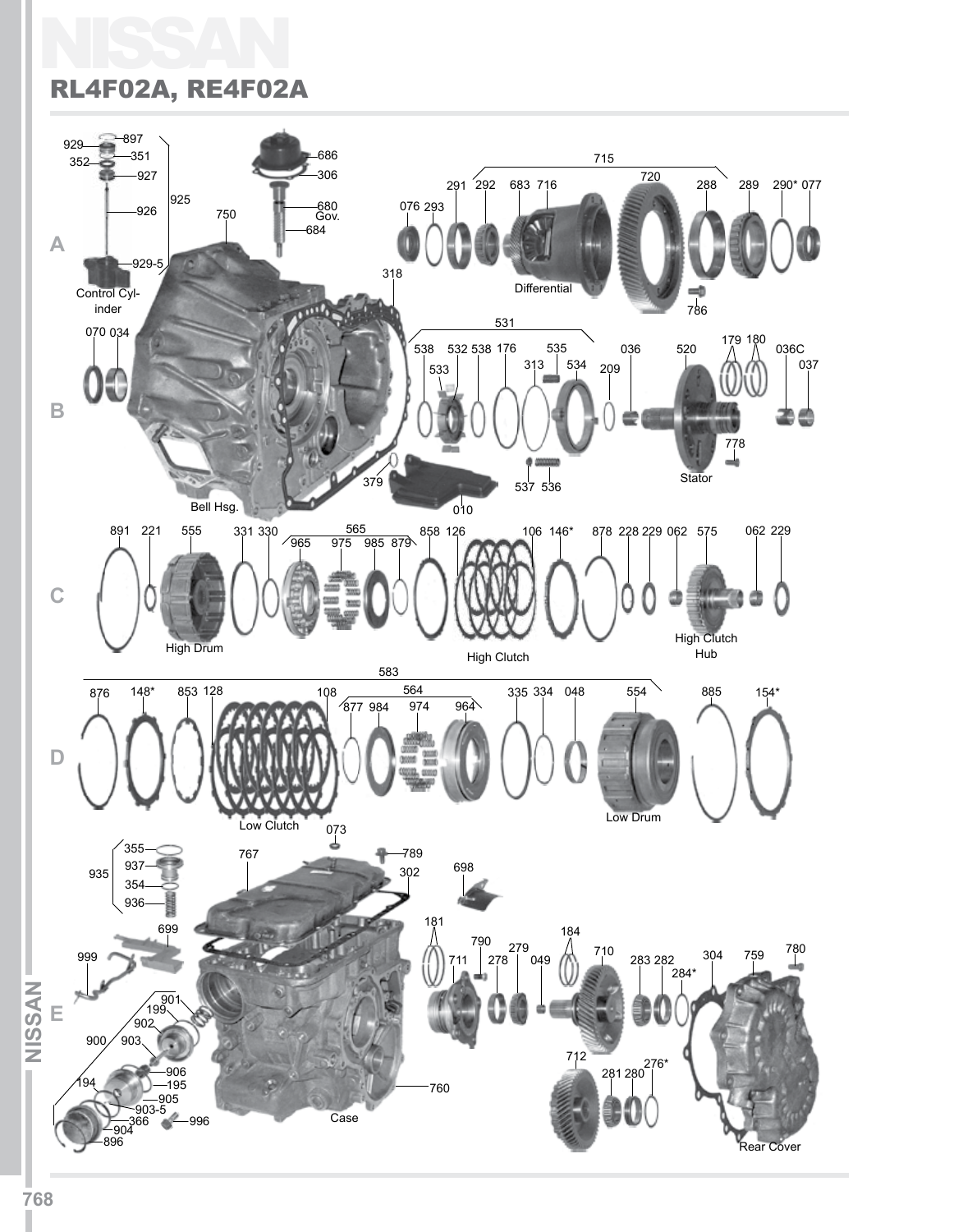# NISSAN

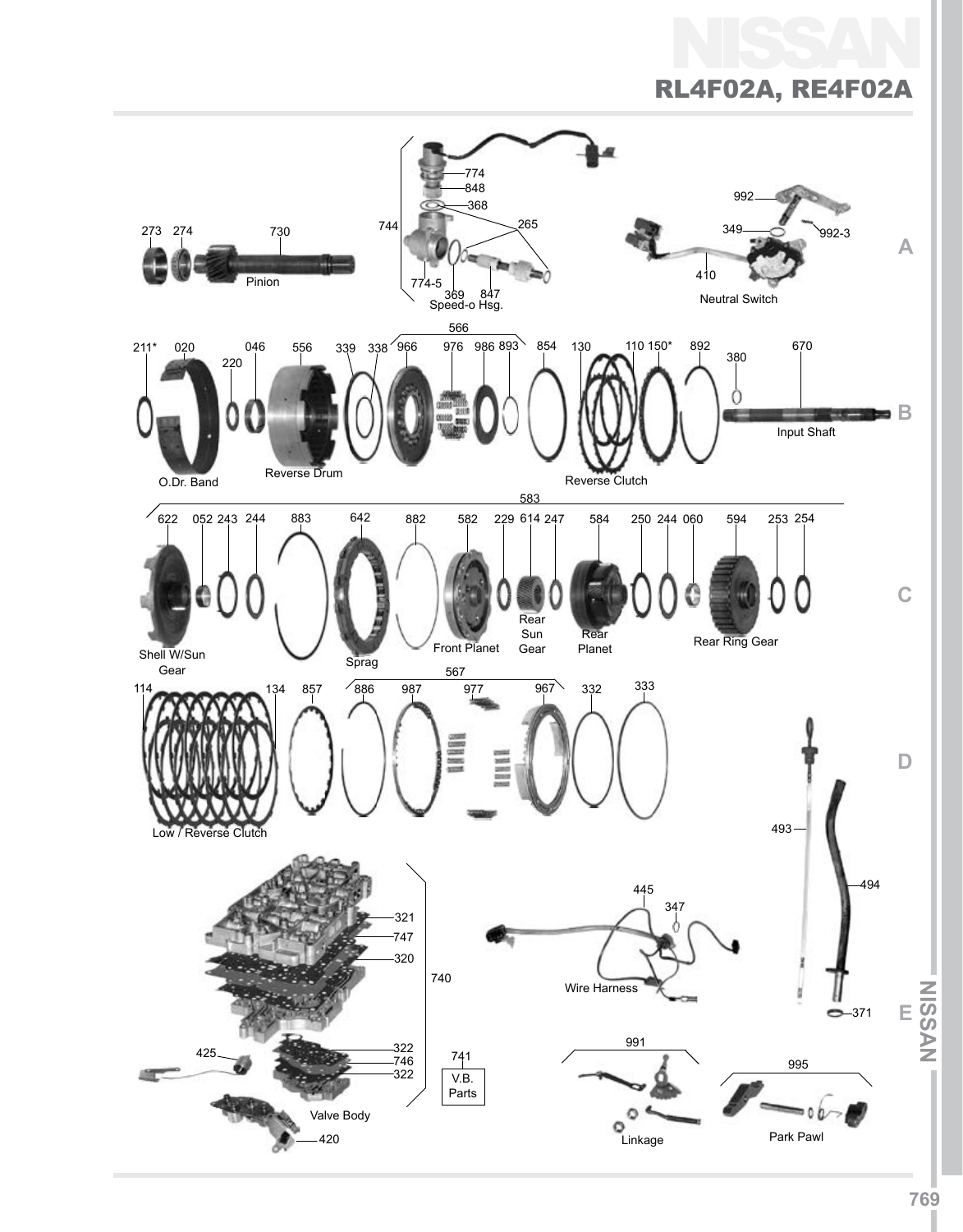|      |            | RL4F02A, RE4F02A                   |     |      |
|------|------------|------------------------------------|-----|------|
|      | ILL# Part# |                                    | QTY | REF# |
|      |            | <b>OVERHAUL KITS</b>               |     |      |
|      |            |                                    |     |      |
|      |            |                                    |     |      |
|      |            | <b>MASTER L/STEEL KITS</b>         |     |      |
|      |            |                                    |     |      |
|      |            |                                    |     |      |
|      |            |                                    |     |      |
|      |            |                                    |     |      |
|      |            |                                    |     |      |
|      |            |                                    |     |      |
|      |            | <b>MASTER W/STEELS KITS</b>        |     |      |
|      |            |                                    |     |      |
|      |            |                                    |     |      |
|      |            |                                    |     |      |
|      |            |                                    |     |      |
|      |            |                                    |     |      |
|      |            | <b>FILTERS</b>                     |     |      |
|      |            |                                    |     |      |
|      |            |                                    |     |      |
|      |            | <b>BANDS</b>                       |     |      |
|      |            |                                    |     |      |
|      |            | <b>BUSHINGS</b>                    |     |      |
|      |            |                                    |     |      |
|      |            |                                    |     |      |
|      |            |                                    |     |      |
|      |            |                                    |     |      |
|      |            |                                    |     |      |
|      |            |                                    |     |      |
|      |            |                                    |     |      |
|      |            |                                    |     |      |
|      |            |                                    |     |      |
|      |            |                                    |     |      |
| 052. | 93007.     | Bushing, RL4F02A/RE4F02A Sun Gear. |     |      |
|      |            |                                    |     |      |
|      |            |                                    |     |      |
|      |            | <b>METAL CLAD SEALS</b>            |     |      |
|      |            |                                    |     |      |
|      |            |                                    |     |      |
|      |            |                                    |     |      |
|      |            |                                    |     |      |
|      |            |                                    |     |      |
|      |            |                                    |     |      |
|      |            |                                    |     |      |
|      |            |                                    |     |      |
|      |            |                                    |     |      |
|      |            |                                    |     |      |
|      |            | <b>FRICTIONS</b>                   |     |      |
|      |            |                                    |     |      |
|      |            |                                    |     |      |
|      |            |                                    |     |      |
|      |            |                                    |     |      |
|      |            |                                    |     |      |
|      |            |                                    |     |      |
|      |            |                                    |     |      |
|      |            |                                    |     |      |
|      |            |                                    |     |      |
|      |            |                                    |     |      |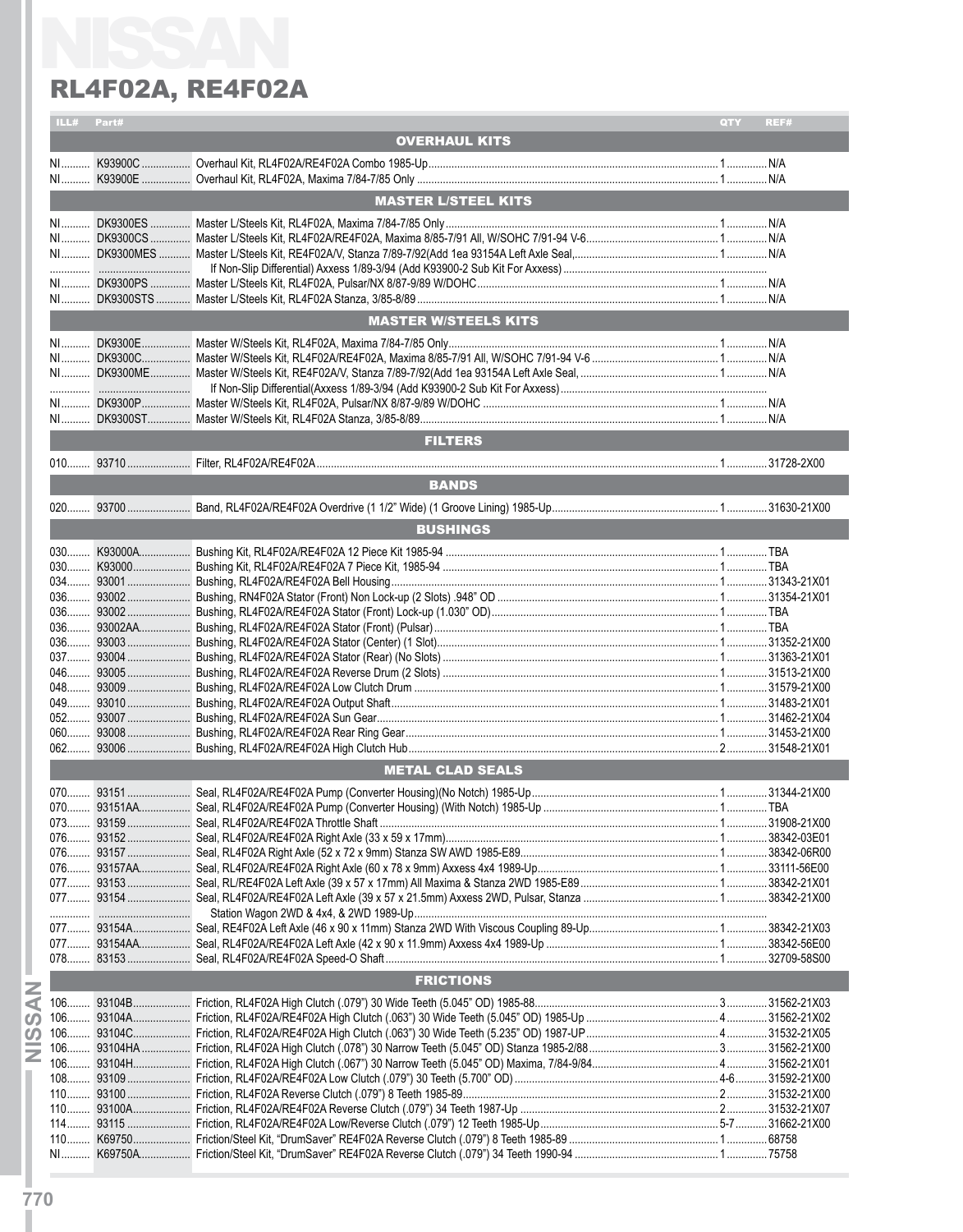# NISSAN RL4F02A, RE4F02A

| ILL# Part# |                                        | QTY | REF# |
|------------|----------------------------------------|-----|------|
|            | <b>STEELS</b>                          |     |      |
|            |                                        |     |      |
|            |                                        |     |      |
|            |                                        |     |      |
|            |                                        |     |      |
|            |                                        |     |      |
|            |                                        |     |      |
|            |                                        |     |      |
|            |                                        |     |      |
|            |                                        |     |      |
|            |                                        |     |      |
|            |                                        |     |      |
|            |                                        |     |      |
|            |                                        |     |      |
|            | <b>PRESSURE PLATES</b>                 |     |      |
|            |                                        |     |      |
|            |                                        |     |      |
|            |                                        |     |      |
|            |                                        |     |      |
|            |                                        |     |      |
|            |                                        |     |      |
|            |                                        |     |      |
|            |                                        |     |      |
|            | <b>VALVE BODY KITS</b>                 |     |      |
|            |                                        |     |      |
|            | <b>SEALING RINGS</b>                   |     |      |
|            |                                        |     |      |
|            |                                        |     |      |
|            |                                        |     |      |
|            |                                        |     |      |
|            |                                        |     |      |
|            |                                        |     |      |
|            |                                        |     |      |
|            |                                        |     |      |
|            | <b>WASHERS &amp; BEARINGS</b>          |     |      |
|            |                                        |     |      |
|            |                                        |     |      |
|            |                                        |     |      |
|            |                                        |     |      |
|            |                                        |     |      |
|            |                                        |     |      |
|            |                                        |     |      |
|            |                                        |     |      |
|            |                                        |     |      |
|            |                                        |     |      |
|            |                                        |     |      |
|            |                                        |     |      |
|            |                                        |     |      |
|            |                                        |     |      |
|            |                                        |     |      |
|            |                                        |     |      |
|            |                                        |     |      |
|            |                                        |     |      |
|            |                                        |     |      |
|            |                                        |     |      |
|            |                                        |     |      |
|            |                                        |     |      |
|            |                                        |     |      |
|            |                                        |     |      |
|            |                                        |     |      |
|            |                                        |     |      |
|            |                                        |     |      |
|            |                                        |     |      |
|            |                                        |     |      |
|            | <b>GASKETS &amp; RUBBER COMPONENTS</b> |     |      |
|            |                                        |     |      |
|            |                                        |     |      |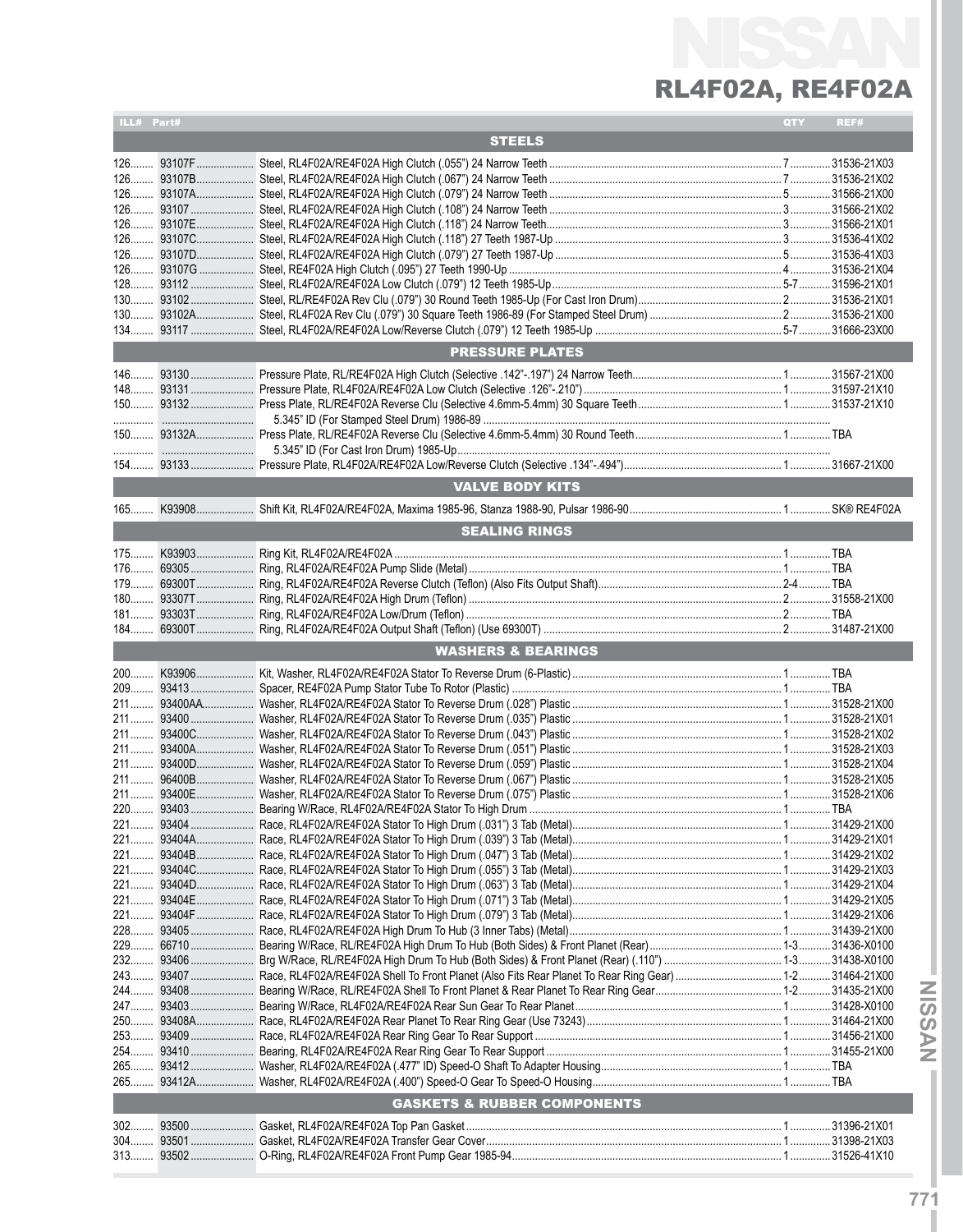|      |       | RL4F02A, RE4F02A                                   |            |      |
|------|-------|----------------------------------------------------|------------|------|
| ILL# | Part# |                                                    | <b>OTY</b> | REF# |
|      |       |                                                    |            |      |
|      |       |                                                    |            |      |
|      |       |                                                    |            |      |
|      |       |                                                    |            |      |
|      |       |                                                    |            |      |
|      |       |                                                    |            |      |
|      |       |                                                    |            |      |
|      |       | TECHNICAL MANUALS <b>TECHNICAL MANUALS</b>         |            |      |
|      |       |                                                    |            |      |
|      |       | <b>ELECTRICAL COMPONENTS</b>                       |            |      |
|      |       |                                                    |            |      |
|      |       |                                                    |            |      |
|      |       |                                                    |            |      |
|      |       |                                                    |            |      |
|      |       |                                                    |            |      |
|      |       |                                                    |            |      |
|      |       |                                                    |            |      |
|      |       |                                                    |            |      |
|      |       |                                                    |            |      |
|      |       |                                                    |            |      |
|      |       |                                                    |            |      |
|      |       |                                                    |            |      |
|      |       | <b>PUMPS &amp; PUMP COMPONENTS</b>                 |            |      |
|      |       |                                                    |            |      |
|      |       |                                                    |            |      |
|      |       |                                                    |            |      |
|      |       |                                                    |            |      |
|      |       |                                                    |            |      |
|      |       |                                                    |            |      |
|      |       |                                                    |            |      |
|      |       |                                                    |            |      |
|      |       |                                                    |            |      |
|      |       |                                                    |            |      |
|      |       |                                                    |            |      |
|      |       |                                                    |            |      |
|      |       |                                                    |            |      |
|      |       |                                                    |            |      |
|      |       |                                                    |            |      |
|      |       | <b>DRUMS &amp; CLUTCH HUBS</b>                     |            |      |
|      |       |                                                    |            |      |
|      |       |                                                    |            |      |
|      |       |                                                    |            |      |
|      |       |                                                    |            |      |
|      |       |                                                    |            |      |
|      |       |                                                    |            |      |
|      |       |                                                    |            |      |
|      |       |                                                    |            |      |
|      |       |                                                    |            |      |
|      |       |                                                    |            |      |
|      |       |                                                    |            |      |
|      |       |                                                    |            |      |
|      |       |                                                    |            |      |
|      |       |                                                    |            |      |
|      |       |                                                    |            |      |
|      |       |                                                    |            |      |
|      |       |                                                    |            |      |
|      |       |                                                    |            |      |
|      |       |                                                    |            |      |
|      |       |                                                    |            |      |
|      |       |                                                    |            |      |
|      |       | <b>PLANETS, RING GEARS, SUN GEARS &amp; SHELLS</b> |            |      |
|      |       |                                                    |            |      |
|      |       |                                                    |            |      |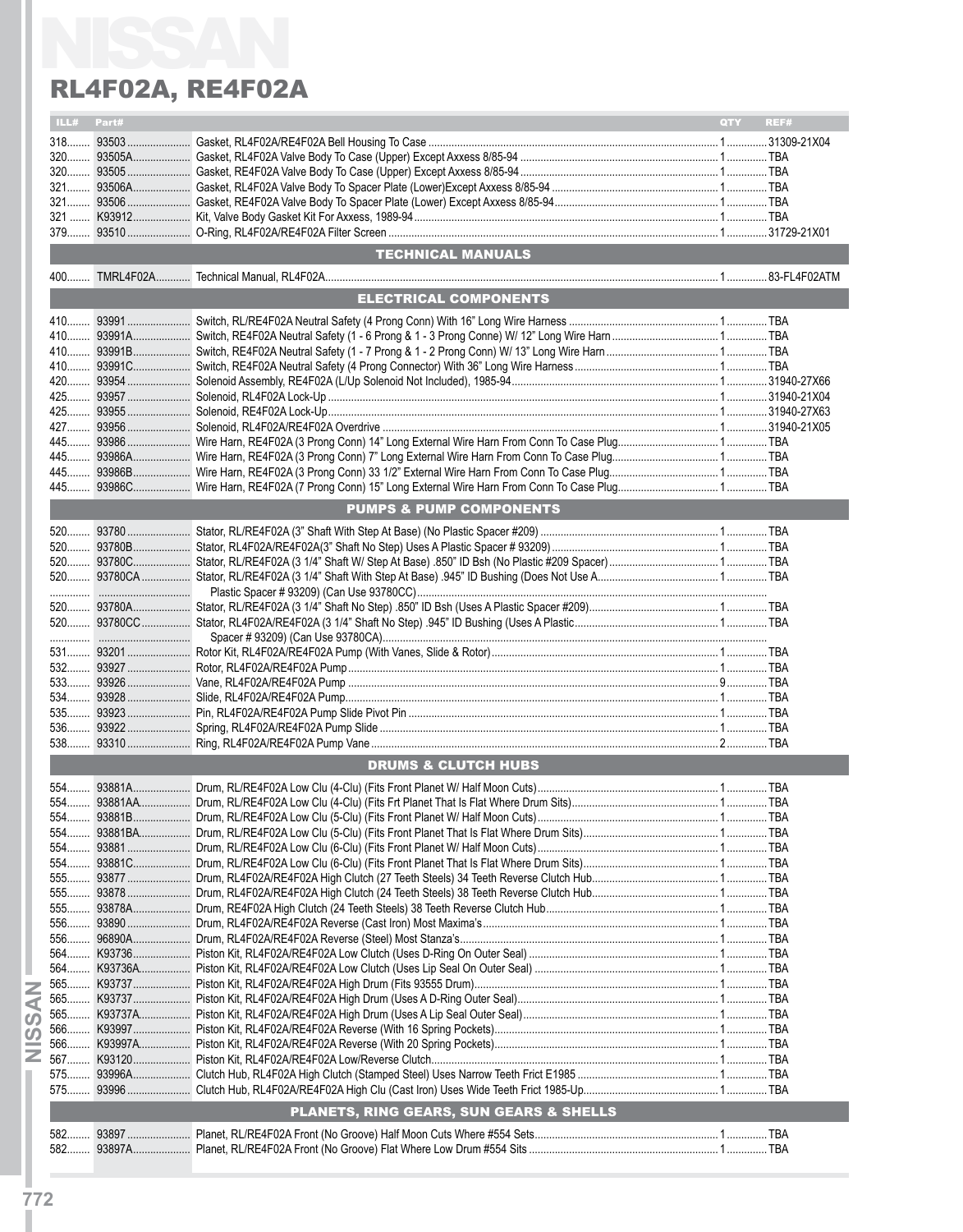# NISSAN RL4F02A, RE4F02A

| ILL# Part# |             |                                       | QTY | REF# |
|------------|-------------|---------------------------------------|-----|------|
|            | 58293897B   |                                       |     |      |
|            |             |                                       |     |      |
|            |             |                                       |     |      |
|            |             |                                       |     |      |
|            |             |                                       |     |      |
|            |             |                                       |     |      |
|            |             |                                       |     |      |
|            |             |                                       |     |      |
|            |             |                                       |     |      |
|            |             |                                       |     |      |
|            |             |                                       |     |      |
|            |             |                                       |     |      |
|            |             |                                       |     |      |
|            | 594 93880   |                                       |     |      |
|            | 594 93880A  |                                       |     |      |
|            | 594 93880B  |                                       |     |      |
|            | 594 93880C  |                                       |     |      |
|            | 614 93895   |                                       |     |      |
| 614        | 93895A      |                                       |     |      |
|            |             |                                       |     |      |
|            |             |                                       |     |      |
|            |             | <b>SPRAGS &amp; ONE WAY CLUTCHES</b>  |     |      |
|            |             |                                       |     |      |
|            |             | <b>SHAFTS &amp; GOVERNORS</b>         |     |      |
|            |             |                                       |     |      |
|            | 670 93733   |                                       |     |      |
|            | 67093733A   |                                       |     |      |
|            | 670  93773B |                                       |     |      |
|            | 680 93411   |                                       |     |      |
| 680        | $93952$     |                                       |     |      |
|            | 68093952A   |                                       |     |      |
| 680        | $93952B$    |                                       |     |      |
|            |             |                                       |     |      |
|            |             |                                       |     |      |
| 686        | 93440B      |                                       |     |      |
| 686        |             |                                       |     |      |
| 686        |             |                                       |     |      |
|            |             |                                       |     |      |
| 699        |             |                                       |     |      |
|            |             | <b>DIFFERENTIALS &amp; COMPONENTS</b> |     |      |
|            |             |                                       |     |      |
|            |             |                                       |     |      |
|            |             |                                       |     |      |
|            |             |                                       |     |      |
| 712        | 93999A      |                                       |     |      |
|            | 715 83738D  |                                       |     |      |
|            |             |                                       |     |      |
|            | 715 93951B  |                                       |     |      |
|            |             |                                       |     |      |
|            | 715 93951D  |                                       |     |      |
|            | 715 93951E  |                                       |     |      |
|            |             |                                       |     |      |
|            |             |                                       |     |      |
|            |             |                                       |     |      |
|            |             |                                       |     |      |
|            | 716 93911A  |                                       |     |      |
|            | 720 93845   |                                       |     |      |
|            | 720 93845A  |                                       |     |      |
|            | 720 93845B  |                                       |     |      |
|            |             |                                       |     |      |
| 720        | 93845D      |                                       |     |      |
|            |             |                                       |     |      |
|            |             |                                       |     |      |
|            |             |                                       |     |      |
|            |             |                                       |     |      |
|            |             |                                       |     |      |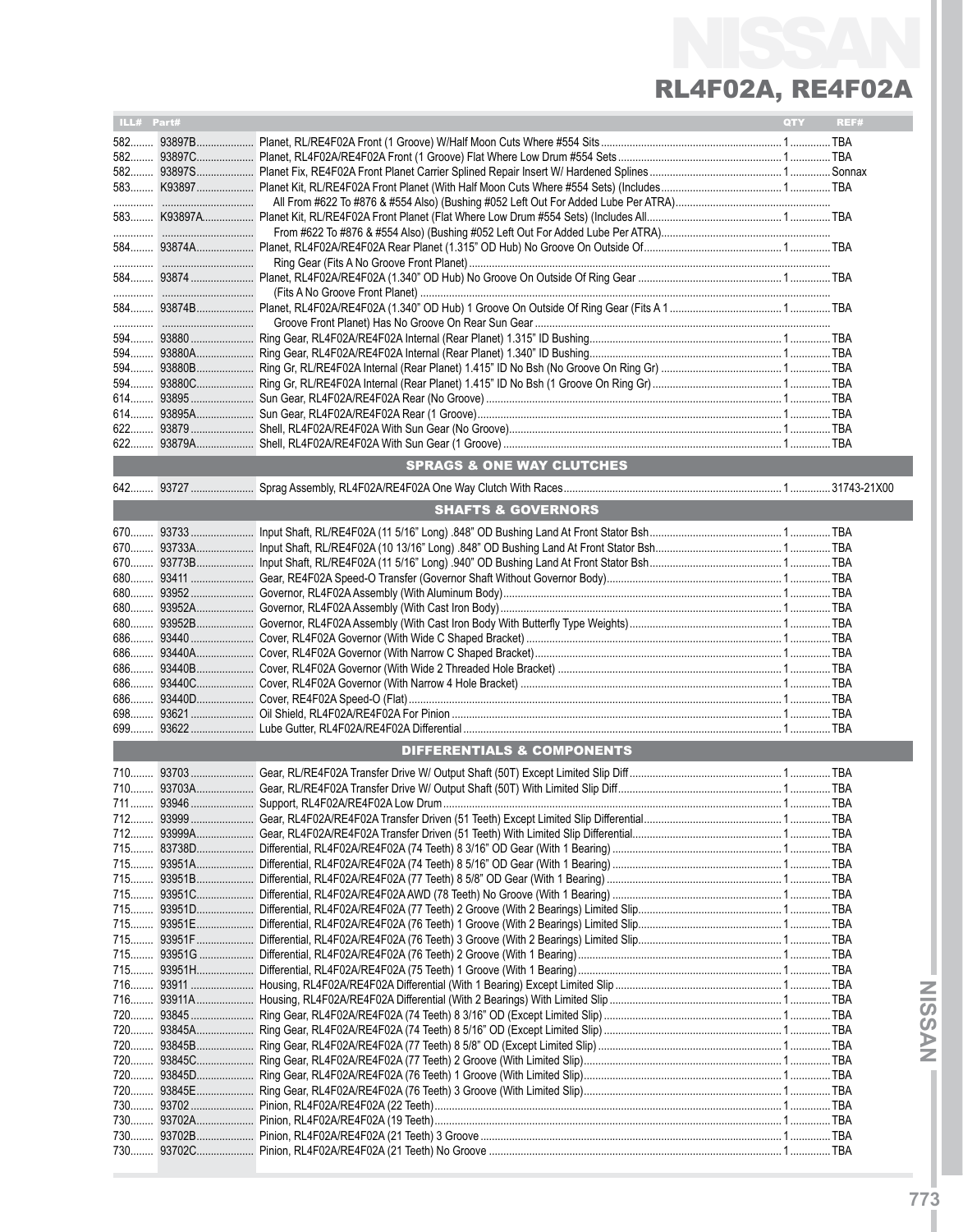|          | ILL# Part# |                                           | QTY <b>A</b> | REF# |
|----------|------------|-------------------------------------------|--------------|------|
|          |            |                                           |              |      |
|          |            |                                           |              |      |
|          |            |                                           |              |      |
|          |            | <b>VALVE BODIES (DACCO VB#)</b>           |              |      |
|          |            |                                           |              |      |
|          |            |                                           |              |      |
|          |            |                                           |              |      |
|          |            |                                           |              |      |
|          |            | <b>VALVE BODIES</b>                       |              |      |
|          |            |                                           |              |      |
|          |            |                                           |              |      |
|          |            |                                           |              |      |
|          |            |                                           |              |      |
|          |            |                                           |              |      |
|          |            |                                           |              |      |
|          |            |                                           |              |      |
|          |            |                                           |              |      |
|          |            | <b>VALVE BODY COMPONENTS</b>              |              |      |
|          |            |                                           |              |      |
|          |            |                                           |              |      |
|          |            | <b>HOUSINGS, CASES &amp; PANS</b>         |              |      |
|          |            |                                           |              |      |
|          |            |                                           |              |      |
|          |            |                                           |              |      |
|          |            |                                           |              |      |
|          |            |                                           |              |      |
|          |            |                                           |              |      |
|          |            |                                           |              |      |
|          |            |                                           |              |      |
|          |            |                                           |              |      |
|          |            |                                           |              |      |
|          |            |                                           |              |      |
|          |            |                                           |              |      |
|          |            |                                           |              |      |
|          |            |                                           |              |      |
|          |            |                                           |              |      |
|          |            |                                           |              |      |
|          |            |                                           |              |      |
|          |            |                                           |              |      |
|          |            |                                           |              |      |
|          |            |                                           |              |      |
|          |            |                                           |              |      |
|          |            |                                           |              |      |
|          |            | <b>SERVOS, ACCUMULATORS &amp; PISTONS</b> |              |      |
|          |            |                                           |              |      |
| $900$    |            |                                           |              |      |
| $900$    | K93993A    |                                           |              |      |
|          |            |                                           |              |      |
| $902$    |            |                                           |              |      |
| $903$    |            |                                           |              |      |
| 903      | 93993A     |                                           |              |      |
| $903$    |            |                                           |              |      |
| $904$    |            |                                           |              |      |
| 904.     | 93626A     |                                           |              |      |
| ၯ<br>925 | 93953      |                                           |              |      |
| 926      | 93627      |                                           |              |      |
| $927$    |            |                                           |              |      |
| 929      |            |                                           |              |      |
| 935      | K93994     |                                           |              |      |
|          |            |                                           |              |      |
|          |            |                                           |              |      |
|          |            |                                           |              |      |
| $964$    |            |                                           |              |      |